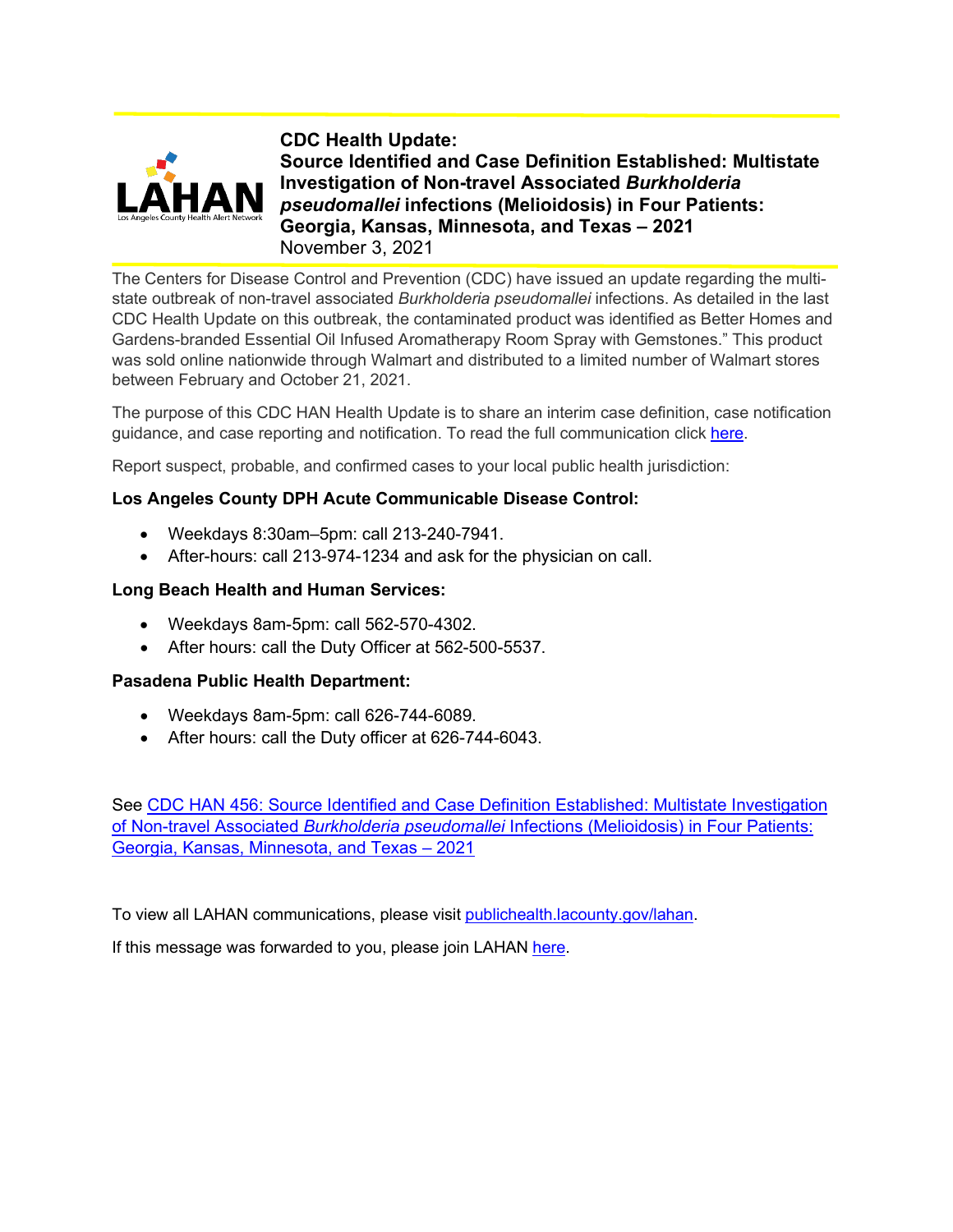# **This is an official CDC HEALTH UPDATE**

Distributed via the CDC Health Alert Network November 03, 2021, 11:00 AM ET CDCHAN-00456

# **Source Identified and Case Definition Established: Multistate Investigation of Non-travel Associated** *Burkholderia pseudomallei* **Infections (Melioidosis) in Four Patients: Georgia, Kansas, Minnesota, and Texas – 2021**

# **Summary**

Whole genome sequencing (WGS) at the Centers for Disease Control and Prevention (CDC) confirmed that the strain of *Burkholderia pseudomallei* in bottles of aromatherapy room spray matches the bacterial strain that sickened all four patients. The outbreak strain was identified in a bottle of "*Lavender & Chamomile"* scented room spray found in the home of the Georgia resident who was infected and died from *B. pseudomallei* infection (melioidosis) in July 2021. That same outbreak strain was also identified in an unopened bottle of the same scented product recalled from a Walmart store in a different state.

This Health Alert Network (HAN) Health Update is an update to [HAN Health Update 455: Source](https://emergency.cdc.gov/han/2021/han00455.asp)  [Implicated in Fatal Case in Georgia: Multistate Investigation of Non-travel Associated](https://emergency.cdc.gov/han/2021/han00455.asp) *Burkholderia pseudomallei* [Infections \(Melioidosis\) in Four Patients: Georgia, Kansas, Minnesota, and Texas—2021](https://emergency.cdc.gov/han/2021/han00455.asp) that CDC issued on October 22, 2021. The purpose of this HAN Update is to share an interim case definition, case notification guidance, and case reporting guidance for public health jurisdictions investigating additional potential cases related to this outbreak.

This investigation was previously described in [HAN Health Update 448: New Case Identified: Multistate](https://emergency.cdc.gov/han/2021/han00448.asp)  [Investigation of Non-travel Associated](https://emergency.cdc.gov/han/2021/han00448.asp) *Burkholderia pseudomallei* Infections (Melioidosis) in Four [Patients: Georgia, Kansas, Minnesota, and](https://emergency.cdc.gov/han/2021/han00448.asp) Texas-2021 that was issued on August 09, 2021, and HAN [Health Advisory 444: Multistate Investigation of Non-travel Associated](https://emergency.cdc.gov/han/2021/han00444.asp) *Burkholderia pseudomallei* [Infections \(Melioidosis\) in Three Patients: Kansas, Texas, and Minnesota—2021](https://emergency.cdc.gov/han/2021/han00444.asp) that was issued on June 30, 2021.

# **Background**

Currently, four cases have been identified as part of this outbreak. The contaminated product linked to the four cases is the *Better Homes and Gardens-branded Essential Oil Infused Aromatherapy Room Spray with Gemstones "Lavender & Chamomile"* scent. This product was sold online nationwide through Walmart and distributed to a limited number of Walmart stores between February and October 21, 2021. Testing for the presence of *B. pseudomallei* is underway for the five other scents under the same brand with Gemstones including "Lemon & Mandarin", "Lavender", "Peppermint", "Lime & Eucalyptus", and "Sandalwood & Vanilla."

People who have the Better Homes & Gardens Aromatherapy Room Spray "Lavender & Chamomile" with Gemstones product, or any of the other recalled scents with Gemstones (Lemon & Mandarin, Lavender, Peppermint, Lime & Eucalyptus, and Sandalwood & Vanilla) in their homes should follow the precautions listed in [HAN Health Update 455: Source Implicated in Fatal Case in Georgia: Multistate Investigation of](https://emergency.cdc.gov/han/2021/han00455.asp)  Non-travel Associated *Burkholderia pseudomallei* [Infections \(Melioidosis\) in Four Patients: Georgia,](https://emergency.cdc.gov/han/2021/han00455.asp) [Kansas, Minnesota, and Texas—2021](https://emergency.cdc.gov/han/2021/han00455.asp) that was issued on October 22, 2021.

*Burkholderia pseudomallei*, the causative agent of melioidosis, is a [Tier 1 select agent](https://www.selectagents.gov/compliance/guidance/security-plan/section11f.htm) that can infect animals and humans. Cases are most common in areas of the world with tropical and sub-tropical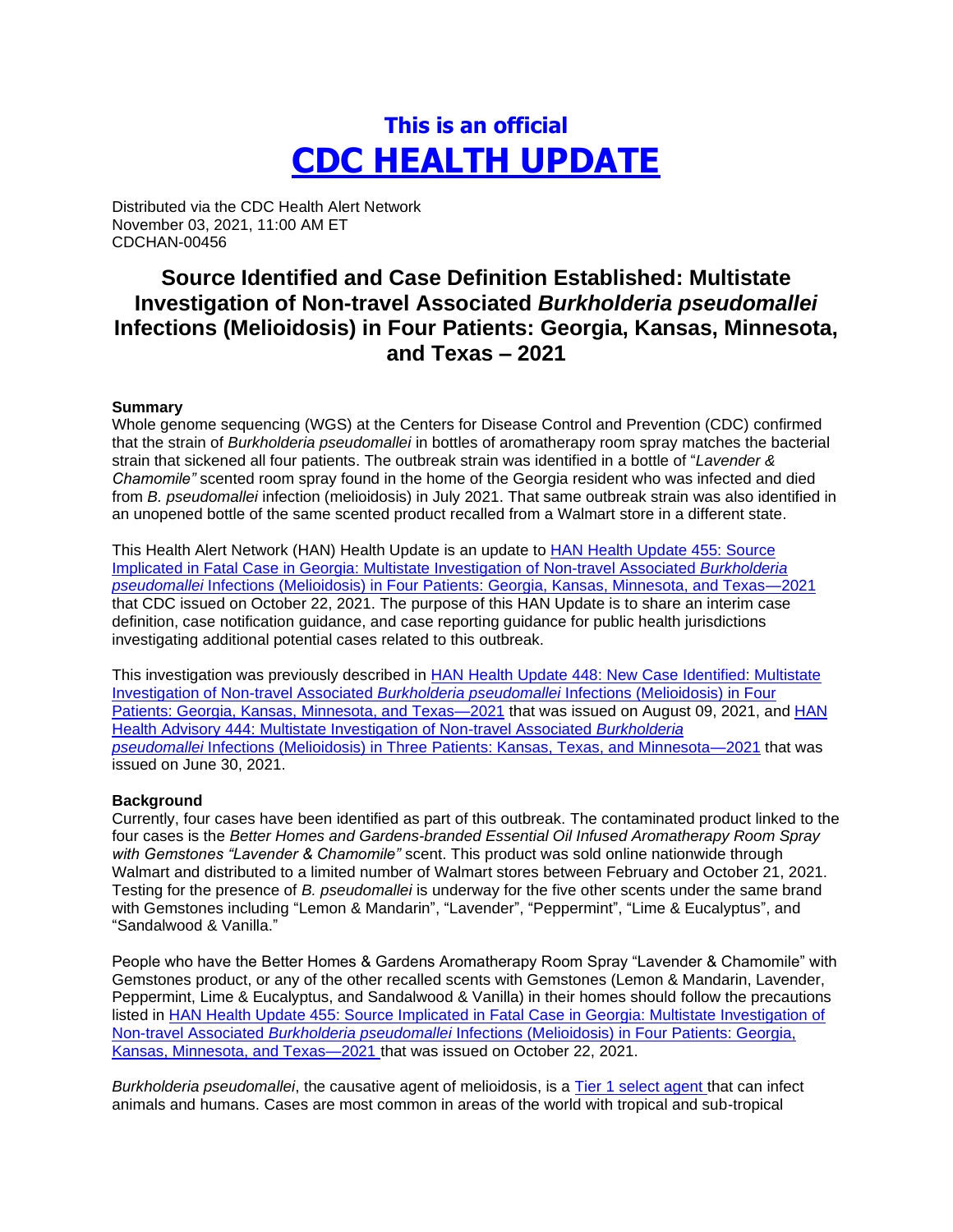climates. Normally, approximately one dozen cases are reported to CDC annually that predominantly occur in people returning from a country where the disease is endemic.

# **Recommendations**

For the purposes of this outbreak, an interim case definition (adapted from an existing national case definition<sup>1</sup>) and interim suggestions for case notification and reporting for public health jurisdictions investigating additional potential cases related to this outbreak are provided here:

# **Exposure Definition**

# *Product Description*

[Better Homes and Gardens-branded Essential Oil Infused Aromatherapy Room Spray with Gemstones](https://www.cpsc.gov/Recalls/2022/Walmart-Recalls-Better-Homes-and-Gardens-Essential-Oil-Infused-Aromatherapy-Room-Spray-with-Gemstones-Due-to-Rare-and-Dangerous-Bacteria-Two-Deaths-Investigated) in the following scents:

- Lavender & Chamomile
- Lemon & Mandarin
- Lavender
- Peppermint
- Lime & Eucalyptus
- Sandalwood & Vanilla

This product list is preliminary and may change as additional information from the investigation becomes available.

# *Exposure is defined as:*

- being in the room while the product is being sprayed
- having directly "sniffed" or inhaled from the product bottle
- having direct contact with an item (such as pillowcases or other linens) on which the product has been sprayed

# *Clinical Description*

Clinical presentation of the disease varies on a case-by-case basis. The following characteristics are typical of melioidosis:

- An acute or chronic localized infection which may or may not include symptoms of fever and muscle aches. Such infection often results in ulcer, nodule, or skin abscess.
- An acute pulmonary infection with symptoms of high fever, headache, chest pain, anorexia, and general muscle soreness.
- A bloodstream infection with symptoms of fever, headache, respiratory distress, abdominal discomfort, joint pain, muscle tenderness, or disorientation.
- A disseminated infection with symptoms of fever, neurological symptoms (e.g., altered mental status, headache, seizure, extremity weakness), muscle or joint pain, weight loss, or stomach or chest pain. Abscesses in the liver, lung, spleen, and prostate are often observed in patients diagnosed with disseminated infections; brain abscesses may also be seen.

# **Laboratory Criteria for Diagnosis**

# *Suspect Cases (Suspect Lab Evidence):*

- Evidence of titer result by IHA ≥1:160 on acute-phase serum specimen
- Evidence of titer result by IHA ≥1:160 on convalescent-phase serum specimen that is stable/unchanged from acute-phase serum specimen titer result obtained greater than or equal to 2 weeks apart.

# *Probable Cases (Presumptive Lab Evidence):*

• Evidence of a fourfold or greater rise in *B. pseudomallei* antibody titer by IHA between acute- and convalescent-phase serum specimens obtained greater than or equal to 2 weeks apart.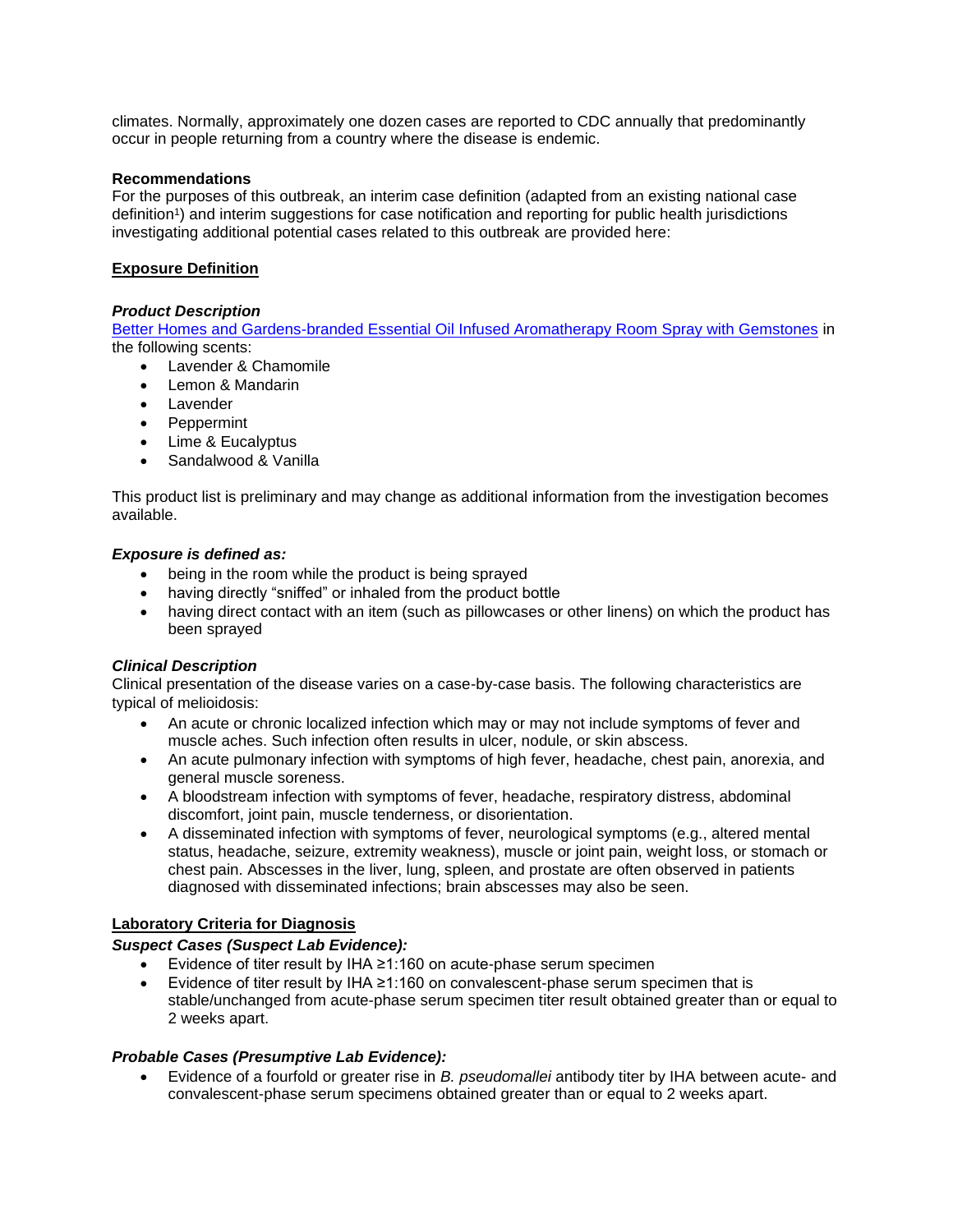• Evidence of *B. pseudomallei* DNA (e.g., by LRN-validated polymerase chain reaction) in a clinical specimen collected from a normally sterile site (e.g., blood).

# *Confirmed Cases (Definitive Lab Evidence):*

- Isolation and confirmation of *B. pseudomallei* from a clinical specimen of a case of severe febrile illness: culture of the organism may be done by blood, sputum, urine, pus, throat swab, swabs from organ abscesses or wounds, or tissue collected post-mortem.
	- o Whole genome sequencing (WGS) and strain analysis links isolate to outbreak strain.
- Immunohistochemical (IHC) evidence of *B. pseudomallei* in a tissue specimen.

# **Case Classification**

# *Suspect Case:*

A case that meets the clinical description, meets one or more of the suspect lab criteria (suspect lab evidence), and meets any of the following:

- has known exposure to *B. pseudomallei* (see Exposure Definition, above)
- has an epidemiological link to a confirmed case
- there is no history of travel to a *B. pseudomallei* [endemic place](https://www.cdc.gov/melioidosis/exposure/index.html)

# *Probable Case:*

A case that meets the clinical description, meets one or more of the probable lab criteria (presumptive lab evidence), and meets any of the following:

- has known exposure to *B. pseudomallei* (see Exposure Definition, above)
- has an epidemiological link to a confirmed case
- there is no history of travel to a *B. pseudomallei* [endemic place](https://www.cdc.gov/melioidosis/exposure/index.html)

# *Confirmed Case:*

A case that meets either of the following:

- A case with or without a known exposure (see Exposure Definition, above), whose isolate from a clinical specimen is laboratory-confirmed, and WGS and strain analysis link isolate to outbreak strain.
- A case with a known exposure (see Exposure Definition, above), with no travel history to an [endemic place,](https://www.cdc.gov/melioidosis/exposure/index.html) whose isolate from a clinical specimen is laboratory-confirmed with no WGS results.
- A case with a known exposure (see Exposure Definition, above), and immunohistochemical evidence of *B. pseudomallei* in a tissue specimen.

# **Case Reporting & Notification**

# *Case Reporting to the Jurisdiction:*

Requirements follow local, state, tribal, and territorial laws and regulations, and may differ by jurisdiction; please follow jurisdictional guidance. Find your health department contact [here.](https://www.cdc.gov/publichealthgateway/healthdirectories/index.html) Reporting of suspect, probable, and confirmed cases is recommended.

# *Case Notification to CDC*<sup>2</sup> *:*

*Immediate, Urgent: notification within 24 hours.*

# **Notification Criteria:**

When the source of infection is recognized as an exposure to the [Better Homes and Gardens-branded](https://www.cpsc.gov/Recalls/2022/Walmart-Recalls-Better-Homes-and-Gardens-Essential-Oil-Infused-Aromatherapy-Room-Spray-with-Gemstones-Due-to-Rare-and-Dangerous-Bacteria-Two-Deaths-Investigated)  [Essential Oil Infused Aromatherapy Room Spray with Gemstones](https://www.cpsc.gov/Recalls/2022/Walmart-Recalls-Better-Homes-and-Gardens-Essential-Oil-Infused-Aromatherapy-Room-Spray-with-Gemstones-Due-to-Rare-and-Dangerous-Bacteria-Two-Deaths-Investigated) in the following scents:

- Lavender & Chamomile
- Lemon & Mandarin
- Lavender